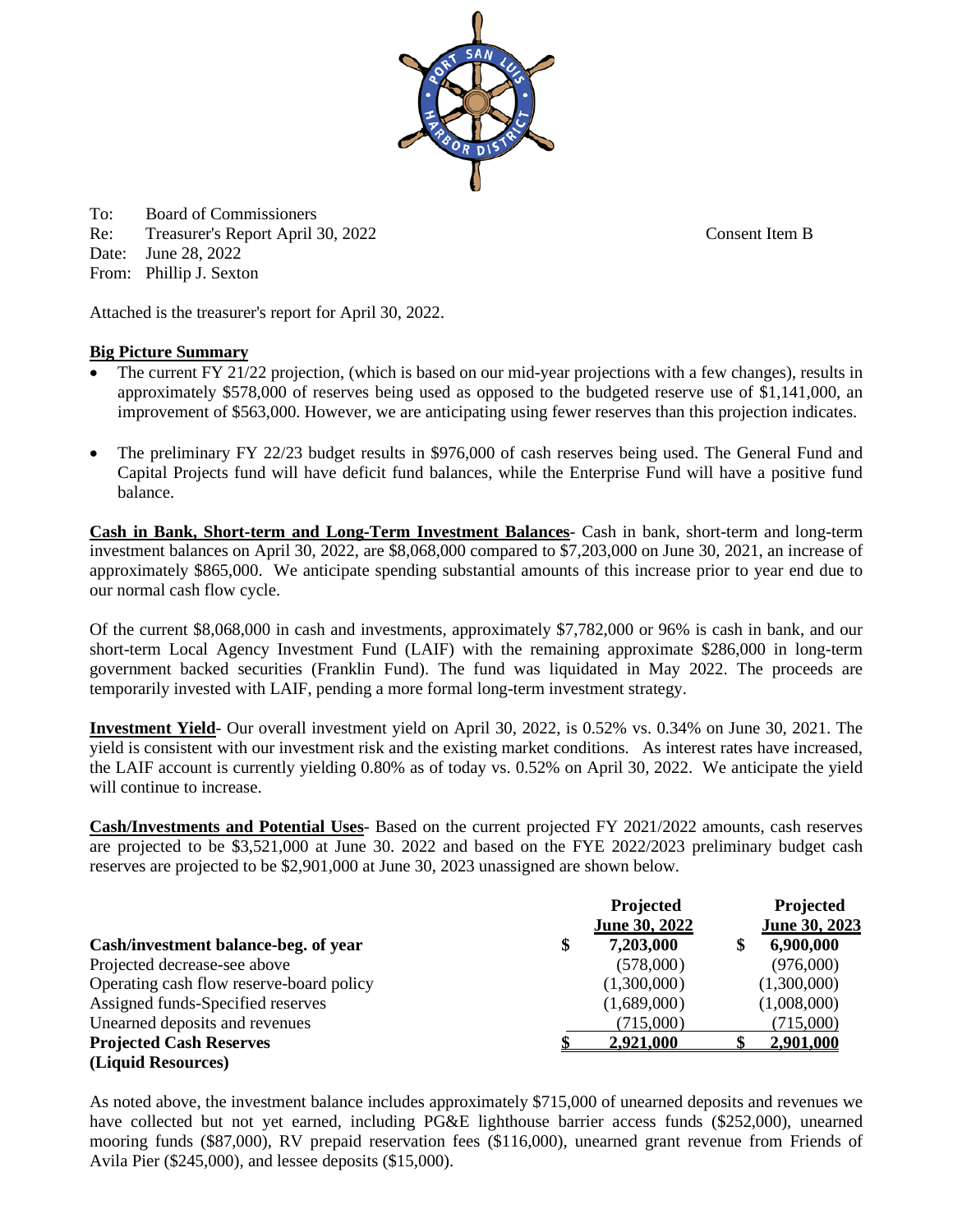Potential uses of the unassigned funds include:

- Pension and OPEB prefunding, either through Section 115 plans or in the case of the pension direct pay downs of the balance.
- Seed money for pier reconstruction
- Potential rent losses due to economic uncertainty
- Potential reduction in RV revenues (\$390,000-estimated) relating to Avila Beach Drive. The District has received an additional extension from the Coastal Commission to allow RVs on Avila Drive until November 16, 2022 or until Harbor Terrace is operational.
- Wastewater Treatment Plant
- Future budget requirements

The closure of Diablo Canyon in 2024/2025 will have an impact on our budget after the closure. Based on current legislation, until the closure and over the 6-year period (beginning in FY 18/19) we should receive an annual average of the FY 18/19 annual unitary taxes of approximately \$400,000. This projected average is the combination of the actual unitary tax paid by PG&E (which is decreasing every year as the County devalues the plant) and the supplemental SB 1090 funds which we will receive each year until FY 25/26. FYI…for FY 19/20 we received \$383,176 of SB 1090 funds and were scheduled receive an additional \$191,588 each year in 6 annual payments beginning with FY 20/21. **However, in FY 20/21 we received \$383,176 – PG&E paid us two installments instead of one. The Board may want to reserve these funds when we present year-end budget adjustments.** Once the mitigation funds run out and the plant is devalued, we will have a \$400,000 shortfall in this line item compared to where we were in FY 18/19.

## **Other**

Unfunded Liabilities

The District has the following unfunded liabilities:

|                                          | <b>June 30, 2020</b><br><b>June 30, 2021</b> |             | June 30, 2019 |           |
|------------------------------------------|----------------------------------------------|-------------|---------------|-----------|
| Other Post-Employment Benefits (OPEB)    | \$1,764,000                                  | \$1,641,000 |               | 1,608,000 |
| (Implicit & Explicit) $(1)$              |                                              |             |               |           |
| Net Unfunded Pension Liability (UAL) (2) | \$4,130,000                                  | \$4,497,000 |               | 4,135,352 |
| <b>Compensated Absences</b>              | 290,000                                      | 277,623     |               | 277,629   |
| Total                                    | \$6,184,000                                  | \$6,415,623 |               | 6.020.981 |

(1) The June 30, 2021 OPEB unfunded liability is based on a 2.66% discount rate (earnings rate)

(2) The June 30, 2021 unfunded pension liability is based on a 7.0% discount rate (earnings rate)

**OPEB-**The Other Post-Employment Benefits (OPEB) relates to the present value of accrued post-employment health insurance benefits employees and retirees have earned. Based on actuarial projections our actuarial computed costs are approximately \$140,000/year (current and future benefits). FY 2020/2021 our actual payments for retiree healthcare were \$17,039. On June 30, 2021, we have set aside in an assigned reserve \$69,000 of the unfunded \$1,764,000 liability.

**Net Unfunded Pension Liability-**The June 30, 2021 net unfunded liability from our Govinvest software reporting is \$4,130,000 (above). The June 30, 2021 balance per our audit report is \$4,868,000 or \$738,000 more than our software. The June 30, 2020 pension liability per our software was \$5,230,000 and for financial statements was \$4,497,000. The Govinvest amount is most accurate. They have recently updated their software to reflect the 2020-2021 portfolio 21.3% return achieved by CALPERS. With recent stock market losses in the current fiscal year, the balance for June 30, 2022 could be higher than the amount above.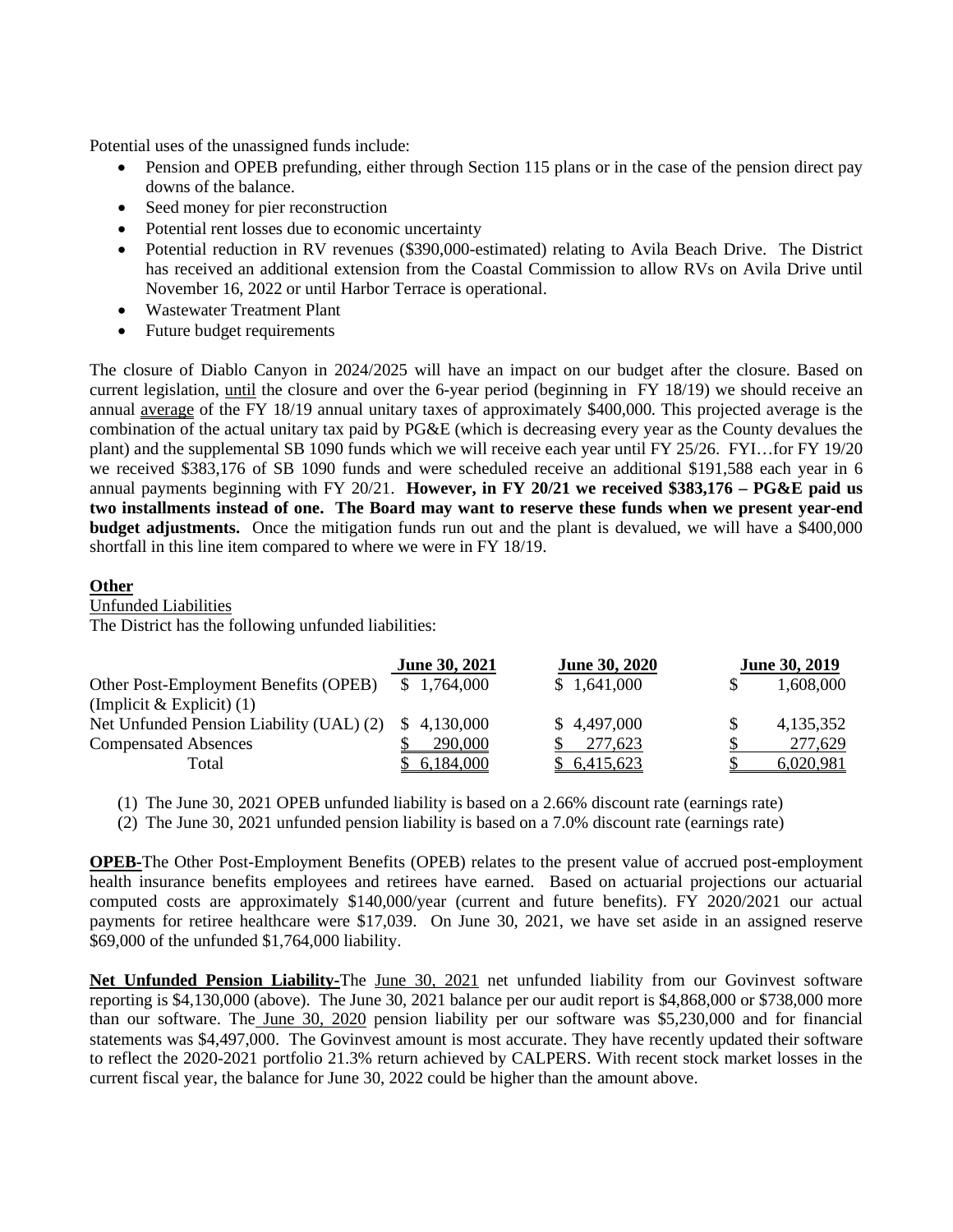Additionally, PERS is systematically lowering the discount rate (the projected investment earnings rate) and such lowering increases the unfunded pension liability. For June 30, 2021, the discount rate is 7% (assumed future return on investments) while the actual PERS investment return for FY20/21 was **21.3%**. The average 20-year return is now 6.9%. An earnings rate of 1% less would increase the liability by approximately \$2,200,000. Even though PERS had a FY20/21 21.3% return, they are lowering the discount rate to 6.8% based on their policy. This means our liability will go up approximately \$400,000, all else being equal.

**Compensated Absences-**The compensated absences represent the June 30, 2021, value of accrued vacation and sick leave that employees are entitled to based on their past service.

## **Certification**

In conformity with Government Code 53646 (b)(2) I certify that 1) all investment actions executed since the last report have been made in full compliance with the Investment Policy and 2) the Harbor District is projected to have sufficient cash reserves to meet its expenditure obligations for the next six months.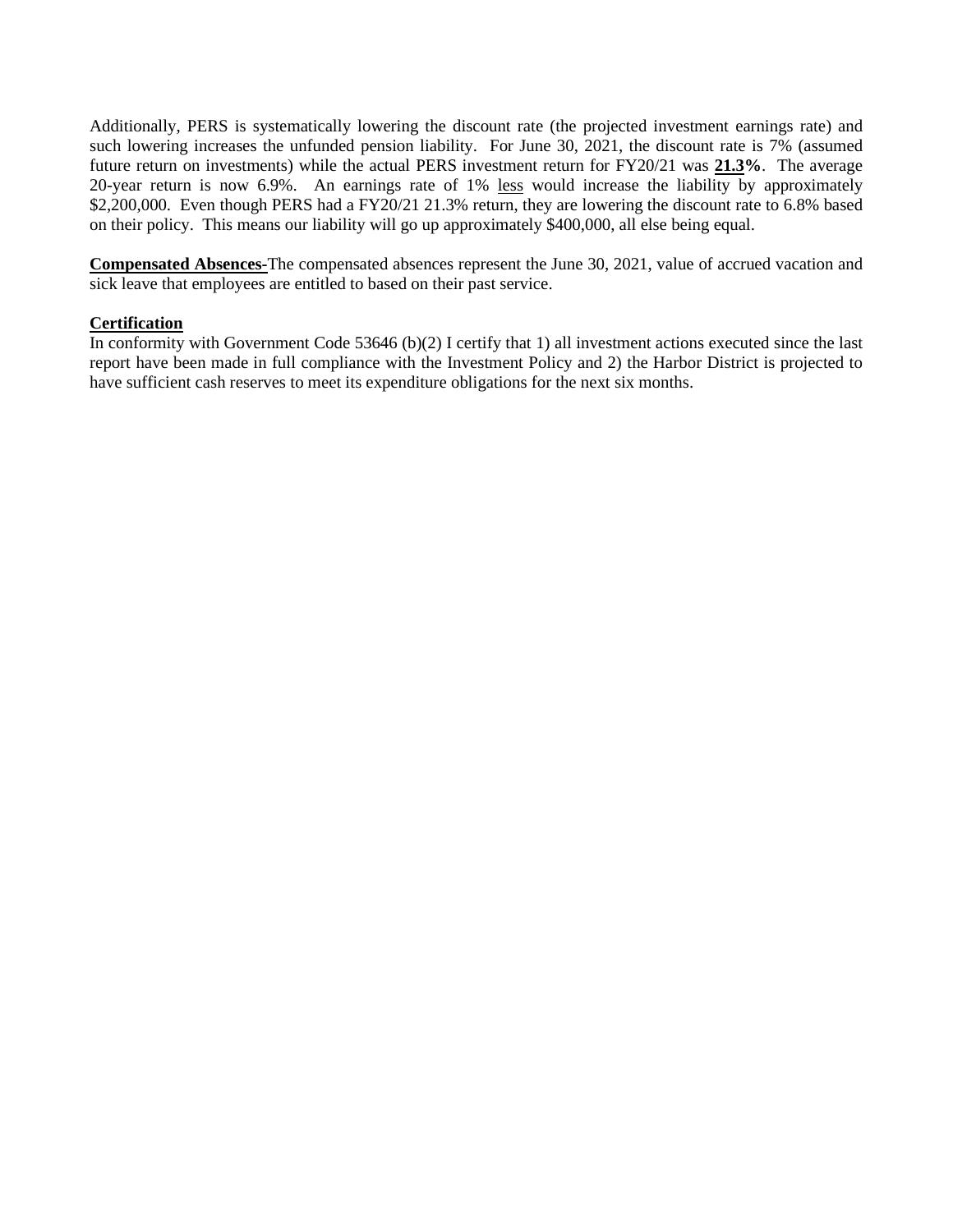## TO: BOARD OF COMMISSIONERS PAGE 1

FROM: PHILLIP J. SEXTON, TREASURER

DATE: June 28, 2022

DATE: INVESTMENT PORTFOLIO AT April 30, 2022

|                                           |               | April 30, 2022 |             |               | June 30, 2021 |           | <b>CURRENT</b> | <b>PREVIOUS</b> | <b>CURRENT</b>   | <b>PREVIOUS</b>  |
|-------------------------------------------|---------------|----------------|-------------|---------------|---------------|-----------|----------------|-----------------|------------------|------------------|
|                                           |               | <b>MARKET</b>  |             |               | <b>MARKET</b> |           | <b>MARKET</b>  | <b>MARKET</b>   | <b>NET ASSET</b> | <b>NET ASSET</b> |
| <b>INVESTMENTS</b>                        | <b>SHARES</b> | VALUE          | COST        | <b>SHARES</b> | VALUE         | COST      | YIELD          | YIELD           | VALUE            | VALUE            |
|                                           |               |                |             |               |               |           |                | June 30, 2021   |                  | June 30, 2021    |
| <b>Liquid Assets:</b>                     |               |                |             |               |               |           |                |                 |                  |                  |
| Cash in Bank-Wells Fargo Operating        |               | $\mathbf 0$    | $\mathbf 0$ |               | 96,567        | 96,567    |                |                 |                  |                  |
| Cash in Bank- Pacific Western Credit Card |               | 20,792         | 20,792      |               | 33,703        | 33,703    |                |                 |                  |                  |
| Cash in Bank- Pacific Western Operating   |               | 451,988        | 451,988     |               | 174,248       | 174,248   |                |                 |                  |                  |
| Cash in Bank- Pacific Western Payroll     |               | 184,007        | 184,007     |               | 141,699       | 141,699   |                |                 |                  |                  |
| Local Agency Investment Fund (1)          | 6,697,967     | 6,697,967      | 6,697,967   | 6,381,825     | 6,381,825     | 6,381,825 | 0.52%          | 0.26%           | 1.00             | 1.00             |
| Cash in County Treasurer                  |               | 427,261        | 427,261     |               | 60,365        | 60,365    |                |                 |                  |                  |
| Securities Backed By U.S. Govt.           |               |                |             |               |               |           |                |                 |                  |                  |
| <b>Franklin Fund</b>                      | 53,029.86     | 286,361        | 381,829     | 53,029.86     | 314,467       | 381,829   | 2.53%          | 2.37%           | 5.40             | 5.93             |
|                                           |               |                |             |               |               |           |                |                 |                  |                  |
| Investments and Cash in Bank              |               | 8,068,376      | 8,163,844   |               | 7,202,874     | 7,270,236 | 0.52%          | 0.34%           |                  |                  |
| Cumulative Unrealized Gain (Loss)         |               |                |             |               |               |           |                |                 |                  |                  |
| on Investment Balances                    |               |                | (95, 468)   |               |               | (67, 362) |                |                 |                  |                  |
|                                           |               |                |             |               |               |           |                |                 |                  |                  |

#### Notes

The source of the portfolio valuations ((per government code 53464(b)(1)) are as follows: 8.068 Cash in Bank- Bank statements and bank reconciliations Local Agency Investment Fund- Local Agency Investment Report Franklin fund-Reported stock market valuation

(1) Excludes any interest accrued at year end but not yet paid.